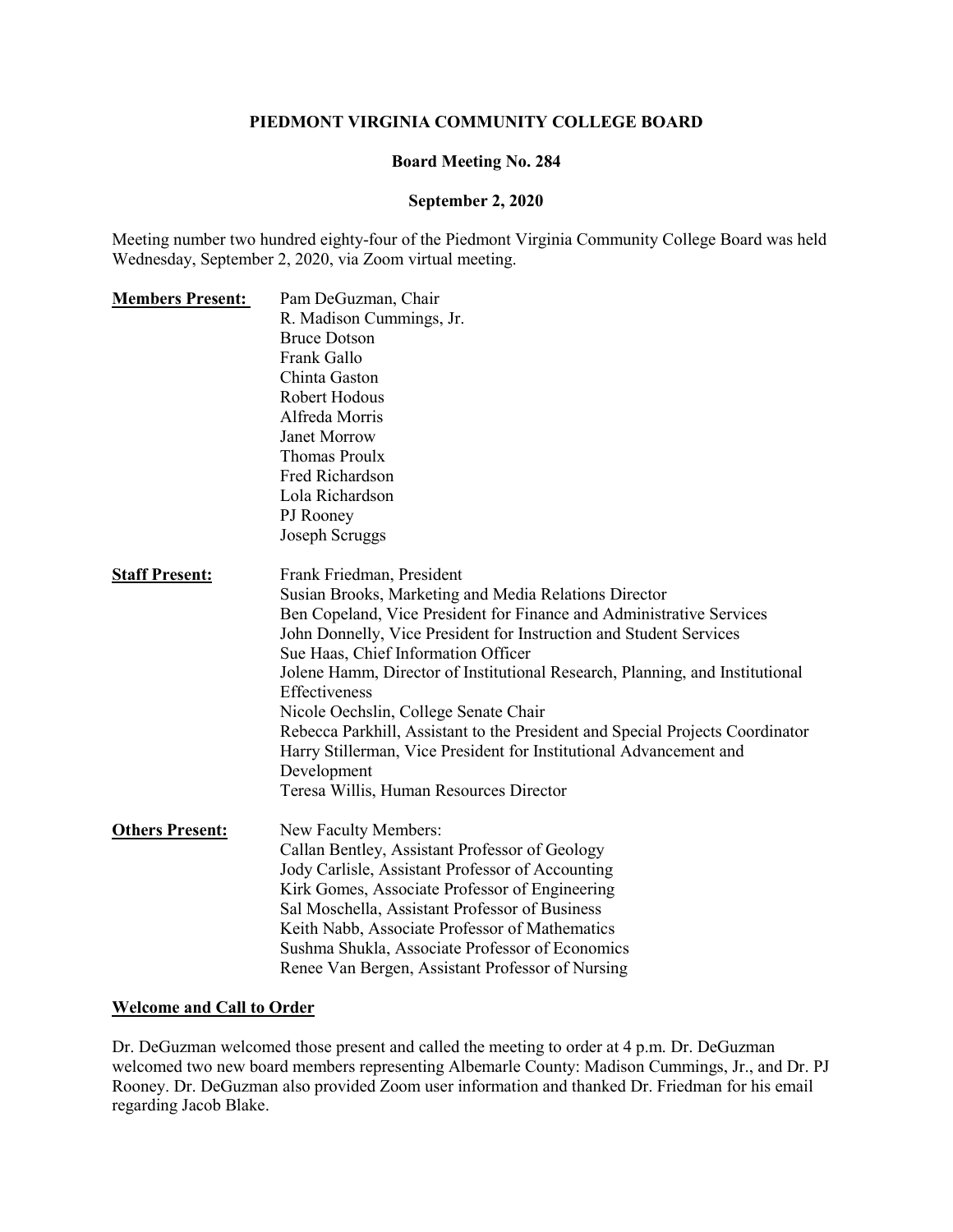## **Approval of Minutes**

The proceedings of the May 6, 2020 meeting were unanimously approved on a motion by Mr. Dotson and seconded by Mr. Proulx.

## **Public Comment**

None

## **Introduction of New Board Members, Faculty, and Vice President**

Orientation for the two new board members occurred last week. Dr. Friedman asked Mr. Cummings and Dr. Rooney to provide the group with information about themselves. Dr. Friedman introduced Dr. Ben Copeland, the new vice president for finance and administrative services. Dr. Copeland started in late May and shared information about his previous experiences.

Dr. Donnelly introduced and welcomed new faculty members. Those in attendance were Callan Bentley, Jody Carlisle, Kirk Gomes, Sal Moschella, Keith Nabb, Sushma Shukla, and Renee Van Bergen. Each provided brief comments about themselves and were welcomed by the group. Dr. Friedman noted that the quality of PVCC is primarily based on the quality of our faculty. Ms. Morrow complimented the recruiter(s) for selecting a qualified group of professionals.

### **Program Highlight: Preparations and Response to COVID-19**

Dr. Friedman recognized the interest and concern of those present regarding the handling of the pandemic. Ours is not as challenging as residential campuses since we do not have dorms. Beginning on March 13, our professional lives were changed. The spring semester changed from the classroom to online classes. The summer semester was exclusively online.

Dr. Copeland and Dr. Donnelly presented an update on PVCC's COVID preparations and response. In addition to the information in the presentation, Dr. Donnelly noted that the goal for fall was to reduce the number of people on campus without reducing the quality of our programs.

Mr. Dotson noted the number of hybrid classes in the presentation was 150 out of 1,000 classes and inquired about the number of online classes. Exact numbers were not available, but Dr. Donnelly noted the college is offering more synchronous than asynchronous courses. Summer enrollment trends were monitored, and changes were made for the fall. The demand for more asynchronous classes will lead to adjustments to the spring 2021 semester.

Dr. Rooney noted the importance of temperature screenings. In her experience, employees can have fevers and not be aware of the elevated temperature. An elevated temperature does not mean COVID, as Influenza B has been reported at her workplace for those who had elevated temperatures.

Mr. Dotson inquired about PVCC's plans when a faculty member tests positive or shows symptoms/exposure. Dr. Donnelly noted a plan is in place for that scenario. The faculty member is not to come to campus. If the case is mild, the faculty member has the option to continue online. Otherwise, another faculty member will be asked to help, or an adjunct instructor will be asked to cover the classes.

PVCC administrators are aware of between six and twelve COVID concerns that were brought to their attention. These situations were individuals either testing positive or self-reporting exposure. Once PVCC receives this information, it is reported to the health department. The health department is very cooperative and will work with that individual for contact tracing, symptom tracking, etc. PVCC leaves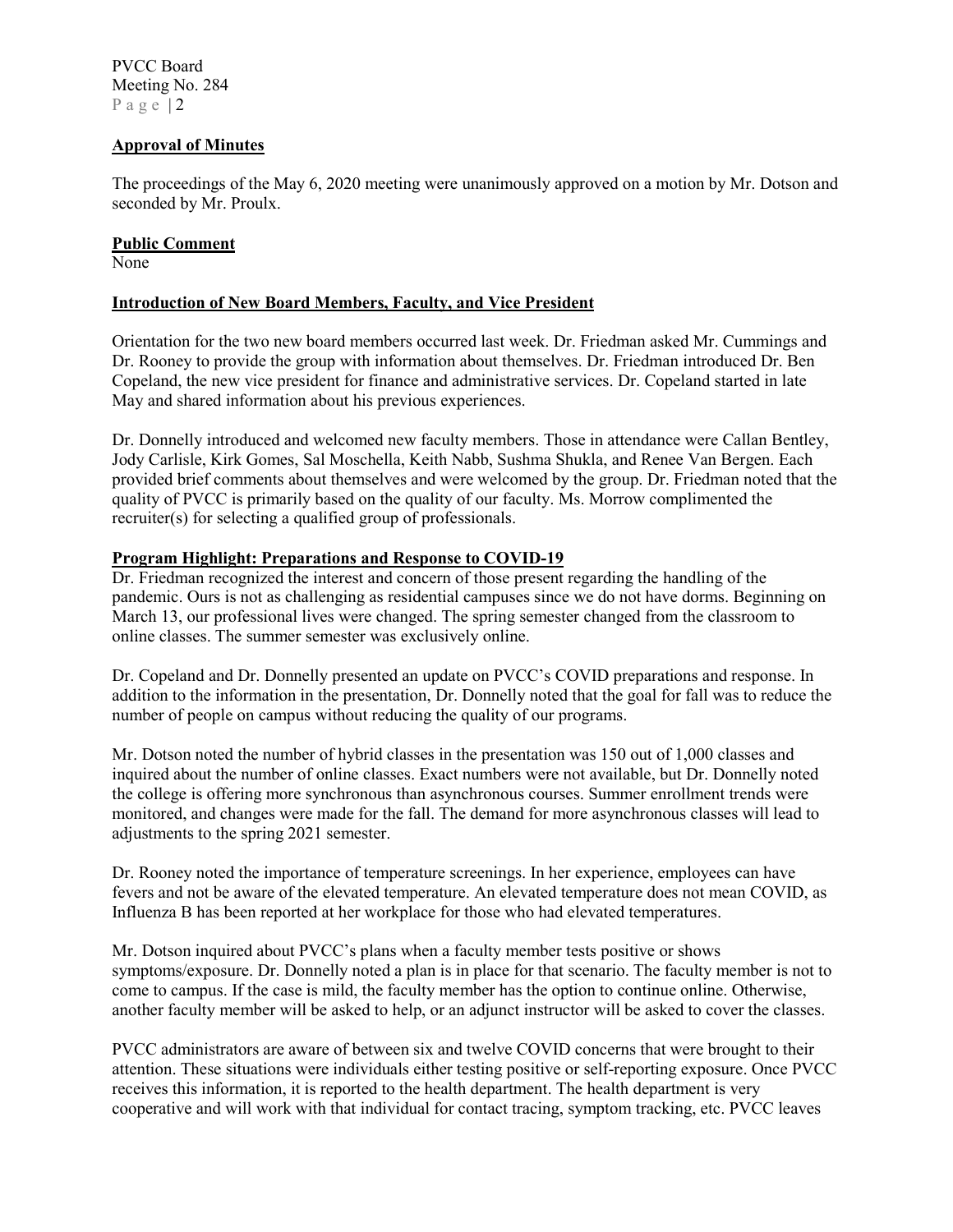this process to the experts at the health department. One person from the college was hospitalized due to a positive COVID test. Necessary adjustments were made. That individual has fully recovered.

Professor Oechslin commended the college for the tremendous amount of professional development offered to the faculty. Asynchronous instruction has never been better. Synchronous instruction is taking place for the first time for many instructors. Administrators have also made space on campus for students to use Wi-Fi hot spots. It is apparent that many people worked very hard this summer.

Ms. Gaston presented a concern regarding the self-reporting individuals' names being shared with the health department. The concern is this might create a situation where people do not want to report. An option of facilitating students to get free COVID testing that is less intrusive than name reporting was discussed. Dr. Donnelly noted if the concern is minor, e.g. sore throat or coughing, it is not reported to the health department. However, if the student/employee mentions exposure to a positive reporter and/or is diagnosed with COVID, these scenarios are reported. To report, there must be a direct link to COVID. With regard to testing, Dr. Friedman noted that our students live in the community, and PVCC is not a residential campus. We advise students to seek testing within their community, and we communicate with students, faculty, and staff when we are aware of COVID testing locations.

The group discussed the Assumption of the Risk form. Online students are not required to return this form. Faculty are ready for in-person classes and are flexible with alternate work locations. They are fully aware of and understand the risks and have not brought up any concerns. The college provides support with protective measures. The faculty appreciated the mask requirement to keep the PVCC community safe.

Ms. Gaston stated she was very impressed with the work done over the summer. Dr. Friedman noted if there are concerns from employees, the employee is to work through the Human Resources Department to initiate a process of accommodations. Ms. Willis stated the procedure is to start a dialogue with the employee, receive documentation from a health care provider, and have a dialog between the manager, employee, and a human resources representative regarding accommodations.

PVCC is not using the COVID-Wise app.

### **President's Report**

A. Introduction of College Representatives

Dr. Friedman recognized the shared governance structure within PVCC and named the members of PVCC's shared governance: Nicole Oechslin, College Senate Chair; John Gulley, Chancellor's Faculty Advisor; Melinda Clark and Wendi Dass, Faculty Senate Co-Chairs; and Shawn Anderson and Patsy Rose, PASS Co-Chairs. The SGA will meet soon and hold an election for the SGA President.

B. Budget/VCCS/PVCC Updates

Dr. Hamm presented information regarding enrollment. In addition to enrollment, Dr. Hamm's presentation included a SACSCOC update and information regarding the Higher Education Emergency Relief Funds (HEERF.)

Dr. Friedman discussed the upcoming budget situation and noted we are coming into this budget year in a most uncertain position. The potential budget impact can vary from minimal to catastrophic. Tuition encompasses 57% of our budget, with state funding providing 43%. When enrollment is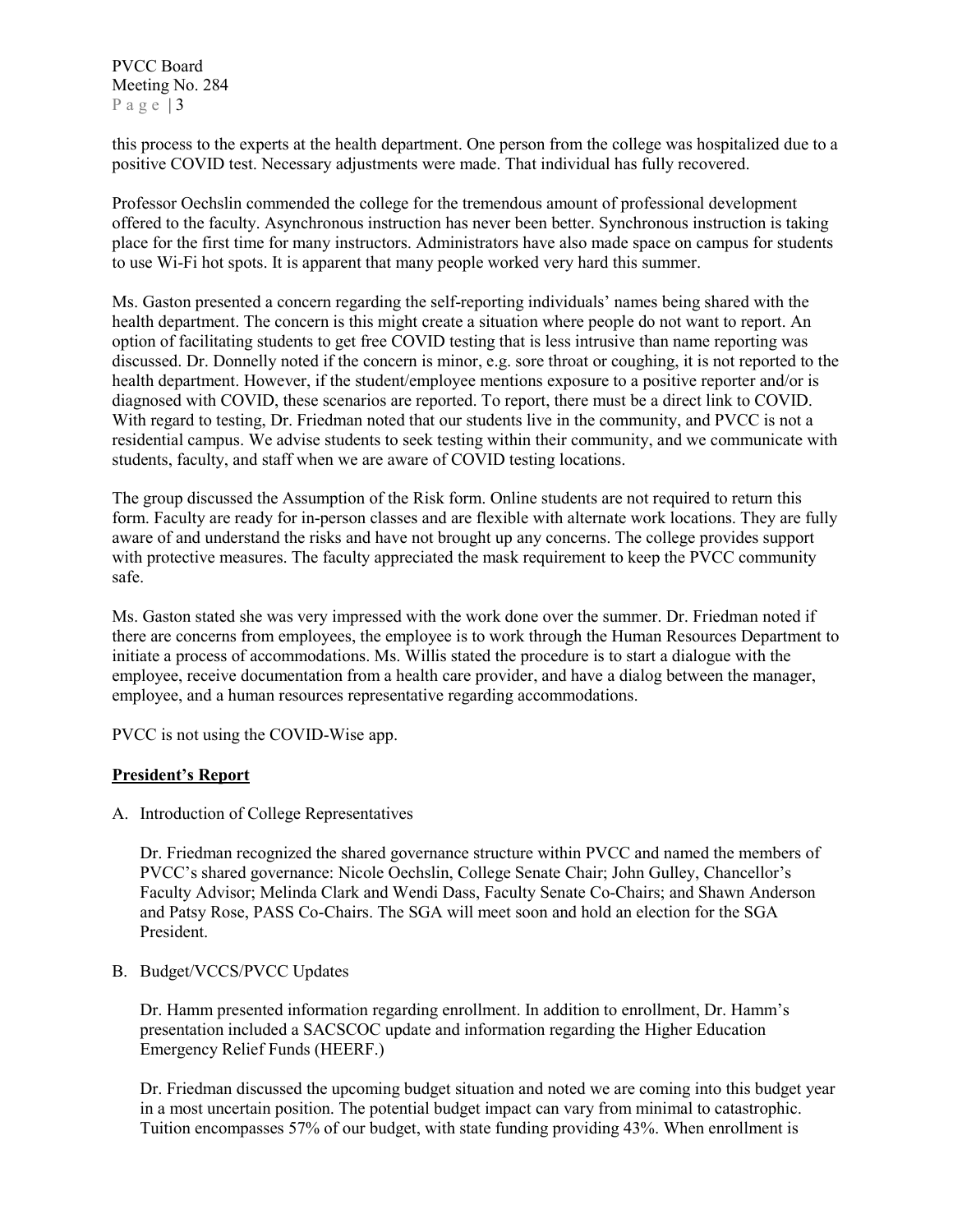> down, we receive less tuition revenue. Summer enrollment was very good and resulted in \$84,000 more tuition revenue than was budgeted. However, enrollment is down 5-6% for the fall semester. This means the college will take in approximately \$250,000 less than what was budgeted. Since the spring semester typically follows the fall semester pattern, the same loss is expected. This results in a total tuition loss of \$500,000.

The state is taking in less revenue due to increased unemployment and reduced sales tax revenue, among other reasons. The chancellor told college presidents to brace for a 5-15% reduction in state funding. A 15% reduction for PVCC would result in a loss of \$1.5 million. Coupled with the tuition loss of \$500,000, the college would have anticipated a total loss of close to \$2 million, which would have been catastrophic.

However, there is good news. The General Assembly began rewriting the budget on August 18. The governor proposed the revised budget eliminate new money, but does not decrease the base budget, including the higher education base budget. Unfortunately, no new money equates to no funding for the G3 program and no salary increase for state employees for the next two years. The tuition stabilization fund, which was to allow colleges to keep tuition flat, and new financial aid funding, has also been removed.

Funding for the Advanced Technology Training Center (ATTC) is unresolved. The money for the building and the solar component, which is in the capital-funding budget, has not been discussed in the General Assembly. It is unclear if the General Assembly will decide now or delay that decision until next year. PVCC will continue working with the architects until the current funding is exhausted in November 2020.

Uncertainty still exists around the CARES Act. Almost \$1 million of federal funding was given directly to PVCC students. This funding put checks directly into the pockets of approximately 1,000 PVCC students and helped them survive during the first months of the pandemic. The CARES Act incorporates two more parts of funding, Institutional Relief funds of nearly \$1 million and Strengthening Institutions funds of just under \$100,000. These funds reimburse the college for expenses and lost revenue due to COVID.

One question was raised regarding the budget. The House recently signed legislation for more funding for the U.S. Post Office. Will this include more funding for higher education? If it does include more funding, it will take some time for institutions to receive the money since guidelines, criteria, and regulations would need to be created by the Department of Education.

At this time, Dr. Friedman requested Agenda Item #7 be moved up to this position on the agenda. There were no objections.

### **Review the Appropriateness of Community College Facility Names**

Dr. Friedman introduced Attachment #3 and noted the July 16, 2020 resolution by the State Board for Community Colleges. The State Board has asked local boards to review the appropriateness of college, campuses, and classroom/facility names and report to the State Board with any recommended name changes. PVCC has 17 facilities named for an individual. Within the attachment, a recommendation was made that the College Board shall:

Establish a committee to research public statements and actions of these individuals to determine if there is any evidence of discrimination or racism inconsistent with the mission and values of PVCC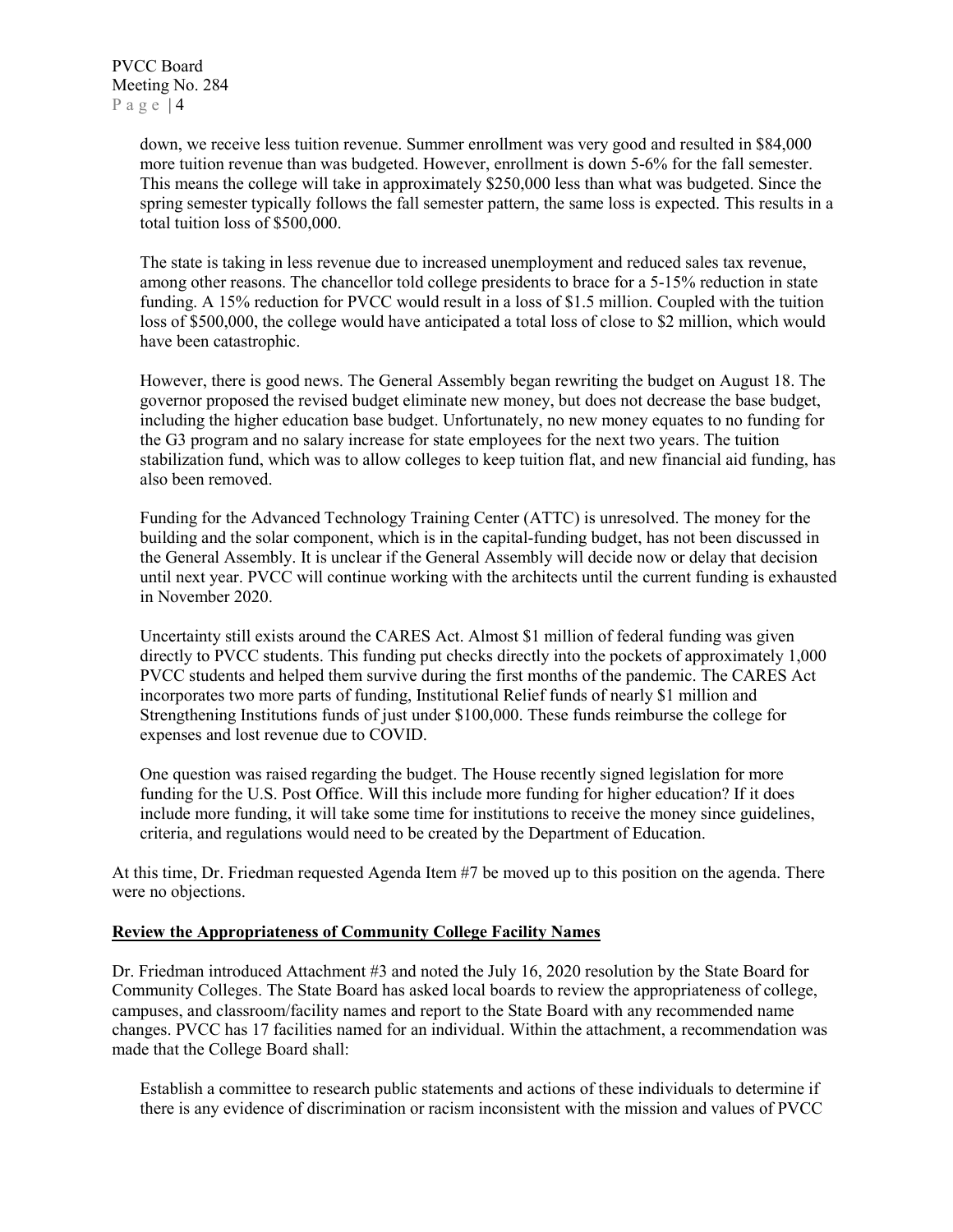> and the Virginia Community College System. If such evidence is found, to recommend to the College Board at the January 2021 meeting, which names should be removed from PVCC facilities.

Dr. DeGuzman asked the board members if this was a reasonable request and asked for discussion. Some members brought up a concern regarding the investigation going too deep into the personal lives of the individuals. Others felt it was worthwhile to check the backgrounds of the individuals to ensure no evidence of discrimination or racism exists. One member stated this was not an inquisition and would be a dereliction of duty if the board chose not to do the research.

Additional information provided by the president indicated 15 of the 17 namings were strictly donationrelated. The college does have a policy in place for naming college facilities, and gift agreements do include the legal right to remove the name from the facility. Background checks were not completed at the time of the donation. To date, the college has received no complaints about the naming of any facilities at PVCC. Mr. Stillerman has contacted these donors to make them aware of the situation.

Other community colleges within the VCCS are named after known slave owners, i.e. Lord Fairfax, Thomas Nelson, John Tyler, Patrick Henry, and Dabney S. Lancaster (a known segregationist). The State Board recognizes this is difficult work. Dr. DeGuzman noted the intent is to look at what is in the public record, not to dig into information that is not publicly available. The board members agreed due diligence is needed in this necessary process.

On a motion by Ms. Gaston and seconded by Ms. Richardson, The PVCC College Board unanimously accepted the recommendation.

The recommendation includes two members of the College Board to serve on the committee. The following individuals volunteered to serve on the committee: Robert Hodous, Lola Richardson, Chinta Gaston, Tom Proulx, and Madison Cummings. Alfreda Morris will serve as an alternate. There were no objections to this number of board members serving on the committee.

Mr. Dotson pointed out a vast majority of these donors came through the Educational Foundation, and it would be important to have a link with someone who will see from a "foundation lens." Mr. Stillerman was recommended as ex-officio and accepted the charge. He pledged the process would be transparent, and he would keep the board members informed.

Dr. Friedman will work with Dr. Donnelly to find appropriate faculty with expertise in historical research. The faculty members will be paid a fair and appropriate stipend, as they are being asked to do a considerable amount of extra work on top of an already difficult year.

## *College Updates*

*Dr. Donnelly*

• Fall Semester

The fall semester is in its second week of classes. Students are receiving online support and have been provided classroom space to Zoom from the campus if internet access is an issue at their home or in their community.

- Personnel
	- o The passing of Eric Breckoff was difficult for our community. Eric had been with PVCC since 2013. A scholarship has been established in his name. If there is interest in donating to the scholarship, please contact John or Harry.
	- o Brian Flick retired suddenly in early August, and we are seeking to fill his position as Police Science Instructor.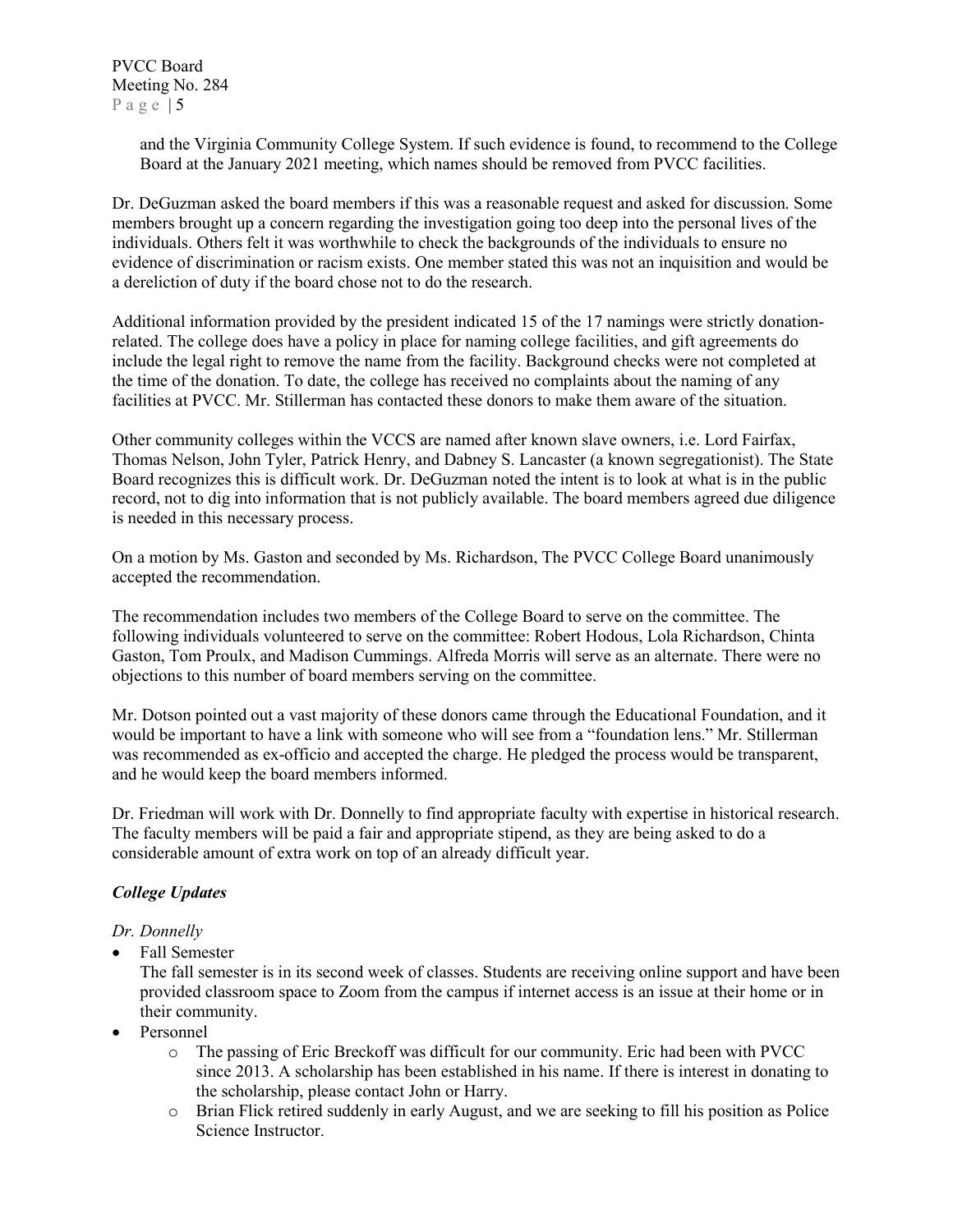$\circ$  The 2<sup>nd</sup> Chance Pell Grant has been paused due to outbreaks in the correctional facilities. We continue to be in communication with the Department of Corrections.

## *Dr. Copeland*

- While planning for the return to campus, a COVID task force was established. Dr. Copeland recognized Teresa Willis, the chair of the task force, for her hard work.
- FY20 closeout took place this summer, as did the FY21 start-up. The transition has gone smoothly.
- The facilities staff has remained busy with multiple COVID-related projects, including building the wellness shields.
- Both the Facilities Department and the Police Department worked hard on the drive-through graduation.
- A new custodial contractor will begin before October 1.
- VCCS is helping with ongoing issues in the Dickinson Building.

## *Ms. Haas*

- PVCC has six reserved parking spaces in Parking Lot 2 for students seeking Wi-Fi access without entering the building. The parking lot at the Giuseppe Center is also available for the same purpose. Students can also use the computer lab in the Main Building. The students will need to follow social distancing and mask guidelines. The stations are sanitized after each use. The lab is open from 8:30 a.m.  $-7$  p.m. Monday – Thursday and 8:30 a.m.  $-5$  p.m. Friday. An overflow lab, room M834, is available if needed.
- We have also started offering "Rooms to Zoom" for students. These rooms are located in the library and have become very popular. We will be expanding into the First Quadrant Math Center as well.
- The GOAL laptop loaner program is also very popular. The library has loaned out all 60 of the laptops earmarked for the GOAL program. A total of 75-80 laptops are on loan. The Information Technology (IT) Department will be ordering 30 more for the fall semester, resulting in 90 laptops for the GOAL program. TJACE and N2W are also loaning laptops.
- The IT Department has been working with staff and assisting with processes such as creating online documents, leveraging Zoom, and teleworking tools. A resource document will be created for Dual Enrollment instructors using Zoom and/or Canvas.
- Mr. Cummings asked if Ms. Haas has worked with localities regarding hot spots. She is aware of these opportunities. She and the IT Department are focusing on what we can do for our students at our physical location.

## *Harry Stillerman*

- Mr. Stillerman reported on PVCC4U, an innovative tuition program guaranteed to cover 100% of tuition and fees for the fall semester for eligible students. If the student reenrolls full-time (at least 12 credit hours) for the spring 2021 semester, 100% of the tuition and fees will continue to be covered.
	- o Students are required to enroll full-time for the semester, apply and complete the financial aid process, be an in-state resident, and have an income of less than \$65,000.